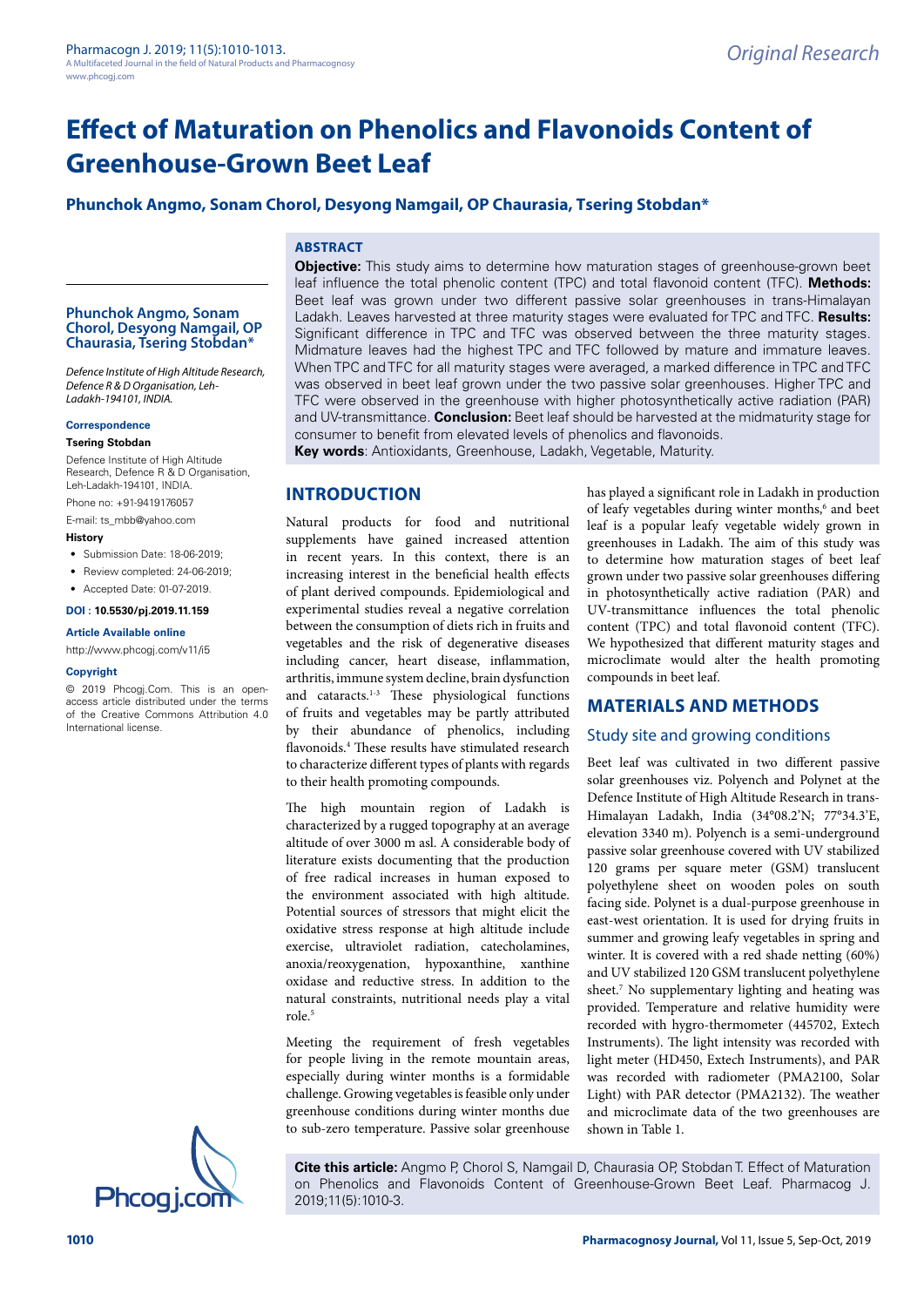# Leaf sampling

Seedlings were transplanted in the greenhouses in late October 2016 and leaves harvested in early March 2017 were used for analysis. The leaves were collected on the same day from 10 randomly selected plants at three maturity stages: immature (small leaves obtained from the top of the plant, leaf area  $50.8 \pm 12.9 \text{ cm}^2$ ), midmature (medium sized leaves obtained from the middle of the plant, leaf area  $150.1 \pm 23.8 \text{ cm}^2$ ), and mature (large leaves obtained from the base of the plant, leaf area 300.6 ± 60.6 cm2 ). Leaves were analyzed the same day after harvest. Total soluble solids (TSS) was measured with refractometer (ATAGO, Tokyo) and values were corrected at 20ºC.

## Preparation of samples

Fresh leaves (leaf blade + petiole) were homoginised with the help of mortar and pistil and subjected to two cycles of extraction with methanol. Each sample (200 mg) was extracted for 15 min with 1.5 ml of methanol in a 2 ml micro centrifuge tube and vortexed at room temperature at 1100 rpm. The sample was then centrifuged at 5600 g for 10 min and the supernatant was recovered. The same procedure was repeated for the second cycle of extraction. The supernatant from both the extracts were combined to determine phenolics and flavonoids.

#### Determination of total phenolic content

The Folin-Ciocalteu reagent assay was used to determine the TPC.<sup>8</sup> An aliquot of the samples was introduced into 96 well micro-plate followed by Folin-Ciocalteu reagent, which was previously diluted with distilled water (1:10), and sodium carbonate (7.5%) was then added after 5 min. The micro-plates were vortexed, covered with parafilm and allowed to stand for 30 min. Absorbance at 765 nm was recorded in a micro-plate reader (SpectroMax M2 e, Molecular Devices, Sunnyvale, CA, United States). TPC was expressed in gallic acid equivalents (mg GAE/100 g FW).

# Determination of total flavonoids content

Estimation of the TFC was carried out using the method of Zhishen *et al.*<sup>9</sup> Briefly, to 0.5 ml of sample, 0.15 ml of 5%  $\text{NaNO}_2$  was added. 10%  $\text{AlCl}_3$  (0.15 ml) was then added 5 min later. After 6 min, 1 M NaOH was added. Absorbance was measured at 415 nm. TFC was expressed as quercetin equivalent (QE). Final content was expressed as mg QE/100 g FW.

## Statistical analysis

All the experiments were performed in triplicate. The experimental results were expressed as mean ± standard deviation (SD) using statistical analysis with SPSS (Statistical Program for Social Sciences, SPSS Corporation, Chicago, Illinois, USA). One way analysis of variance (ANOVA) and Independent Student t-test were done using SPSS 22.0 version for Windows.

# **RESULTS AND DISCUSSION**

## Maturity effects in Polyench greenhouse

Significant difference in TPC and TFC was observed between the three maturity stages (Table 2). Midmature leaves had the highest TPC (104.7  $\pm$  5.3 mg GAE / 100 g FW) and TFC (99.0  $\pm$  5.8 mg QE/100 g FW) followed by mature and immature leaves. TPC increased 13.9% from the immature to mature stage and then decreased 9.0% from the midmature to mature stage. Similarly, TFC increased 21.6% from the immature to mature stage and then decreased 17.5% from the midmature to mature stage. TSS was observed to be highest in midmature stage (10.4  $\pm$  0.7°Brix) following by mature (10.2  $\pm$ 1.5°Brix) and immature stages (8.7  $\pm$  0.8°Brix). The results indicate that the synthesis of phenolics, including flavonoids, occurred readily from the immature to midmature stage and then may have slowed or ceased as leaves expanded to the mature stage. If the leaves accumulate solids during expansion and phenolic synthesis was arrested, then a reduction in phenolics would occur because of a dilution effect. Similar

| Table 1: Temperature, humidity, light intensity, PAR and UV-B transmittance inside two passive solar greenhouses. |  |
|-------------------------------------------------------------------------------------------------------------------|--|
|-------------------------------------------------------------------------------------------------------------------|--|

| <b>Parameters</b>                         | <b>Polyench greenhouse</b> |                 |                   | <b>Polynet greenhouse</b> |                 |                 |
|-------------------------------------------|----------------------------|-----------------|-------------------|---------------------------|-----------------|-----------------|
|                                           | Month                      |                 |                   | Month                     |                 |                 |
|                                           | January                    | February        | March             | January                   | February        | March           |
| Max temperature $(^{\circ}C)$             | $24.6 \pm 3.1$             | $25.9 + 3.7$    | $36.0 \pm 5.1$    | $21.5 + 7.9$              | $27.9 + 9.7$    | $33.9 + 6.5$    |
| Min temperature $(^{\circ}C)$             | $-2.1 \pm 1.8$             | $1.6 + 2.3$     | $6.3 + 2.4$       | $-2.7 \pm 2.0$            | $0.5 + 2.5$     | $4.7 + 3.3$     |
| Max relative humidity (%)                 | $72.0 \pm 4.8$             | $82.5 + 4.1$    | $88.8 + 3.8$      | $93.5 \pm 1.0$            | $93.1 \pm 2.2$  | $91.0 \pm 5.6$  |
| Min relative humidity (%)                 | $38.4 \pm 8.8$             | $36.7 + 8.8$    | $37.1 + 9.6$      | $54.2 + 9.6$              | $50.2 \pm 11.4$ | $37.2 \pm 10.3$ |
| Light intensity (Lux) at noon             | $32310 + 13673$            | $46877 + 14045$ | $82413 + 31488$   | $8968 + 3795$             | $17664 + 5292$  | $26127 + 9983$  |
| PAR ( $\mu$ mol/m <sup>2</sup> s) at noon | $497.2 + 272.7$            | $837.2 + 274.9$ | $681.3 \pm 181.1$ | $167.1 + 91.6$            | $369.9 + 121.5$ | $357.9 + 95.1$  |
| $UV-B (µW/cm2)$ at noon                   | $1.74 \pm 0.73$            | $3.52 \pm 1.45$ | $4.37 \pm 1.14$   | $0.37 \pm 0.16$           | $0.84 \pm 0.35$ | $1.01 \pm 0.29$ |

Values represented mean ± SD

|         | Table 2: Total phenolics, total flavonoids, total soluble solids (TSS) and petiole to leaf blade ratio of greenhouse-grown beet leaf at three maturity |  |  |
|---------|--------------------------------------------------------------------------------------------------------------------------------------------------------|--|--|
| stages. |                                                                                                                                                        |  |  |

| <b>Greenhouse</b> | <b>Maturity stage</b> | <b>Total phenolics</b><br>(mg GAE/100g FW) | <b>Total flavonoids</b><br>(mg QE/100g FW) | <b>TSS</b><br>(°Brix)       | Petiole: leaf blade           |
|-------------------|-----------------------|--------------------------------------------|--------------------------------------------|-----------------------------|-------------------------------|
| Polyench          | Immature              | $91.9 \pm 10.9^{\circ}$                    | $81.4 \pm 12.4^{\circ}$                    | $8.7 \pm 0.8^{\rm a}$       | $0.21 \pm 0.06^{\circ}$       |
|                   | Midmature             | $104.7 \pm 5.3^{\rm b}$                    | $99.0 \pm 5.8^{\rm b}$                     | $10.4 \pm 0.7$ <sup>b</sup> | $0.53 \pm 0.11^b$             |
|                   | Mature                | $95.3 \pm 8.0$ <sup>ab</sup>               | $81.7 \pm 19.2$ <sup>a</sup>               | $10.2 \pm 1.5^{\rm b}$      | $0.82 \pm 0.13$ <sup>c</sup>  |
|                   | Average               | $97.3 + 9.7***$                            | $87.4 \pm 10.0^*$                          | $9.7 \pm 1.3***$            | $0.52 \pm 0.28$               |
| Polynet           | Immature              | $74.1 \pm 12.4^x$                          | $73.3 + 9.9^x$                             | $7.0 \pm 0.7^x$             | $0.38 \pm 0.16^x$             |
|                   | Midmature             | $94.1 \pm 15.1^y$                          | $93.3 \pm 20.9^x$                          | $9.0 \pm 1.0^y$             | $0.55 \pm 0.29$ <sup>xy</sup> |
|                   | Mature                | $77.5 + 18.2$ <sup>xy</sup>                | $78.1 \pm 26.7^x$                          | $8.4 \pm 0.6^y$             | $0.89 \pm 0.32$ <sup>y</sup>  |
|                   | Average               | $81.9 \pm 17.3$                            | $81.5 \pm 10.4$                            | $8.2 \pm 1.1$               | $0.61 \pm 0.30*$              |

Values represented mean  $\pm$  SD; for each column different uppercase letters within a greenhouse indicate significantly different at  $p$  < 0.05; For all maturity stages the average value were significantly different between the two greenhouses by Independent Student t-test; \*significant at *p* ≤ 0.05; \*\*Significant at *p* ≤ 0.01; \*\*Significant at  $p \le 0.001$ .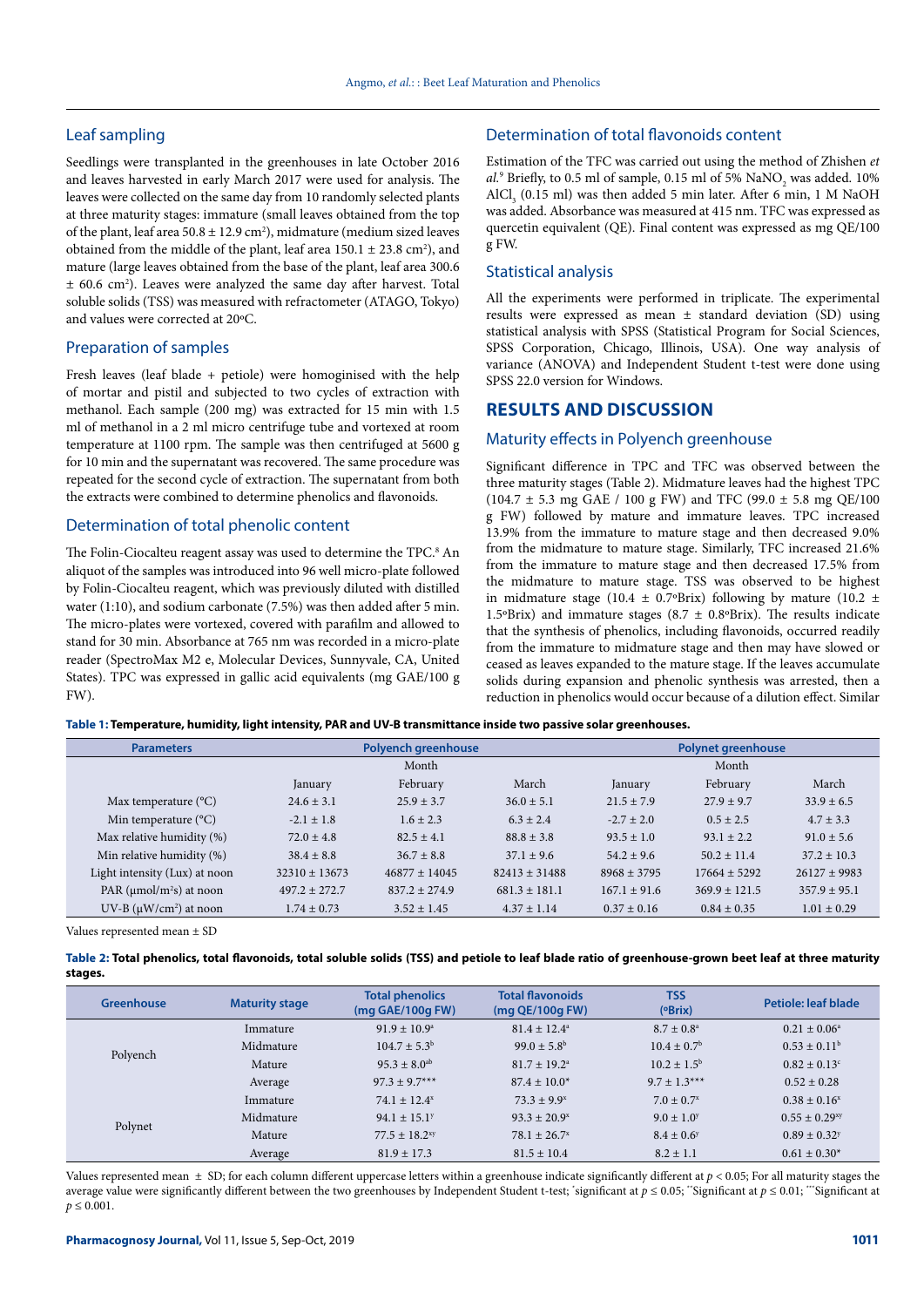trend was observed in spinach leaves.10 Decrease in TPC and TFC from midmature to mature stage could also be because of increase in petiole to leaf blade ratio (w/w) at mature stage (Table 2). Petiole of spinach leaves is reported to have approximately 2.3 times lower phenolics than the leaf blade.<sup>11</sup>

# Maturity effects in Polynet greenhouse

Maturity stages had marked effect on TPC and TFC in beet leaf (Table 2). Midmature leaves had the highest TPC (94.1  $\pm$  15.1 mg GAE/100 g FW) and TFC (93.3  $\pm$  20.9 mg QE/100 g FW) followed by mature and immature leaves. TPC increased 27.0% from the immature to mature stage and then decreased 17.6% from the midmature to mature stage. Similarly, TFC increased 27.3% from the immature to mature stage and then decreased 16.3% from the midmature to mature stage.

## Microclimate effects on phenolics and flavonoids

When TPC and TFC for all maturity stages were averaged, a marked difference in TPC and TFC was observed in beet leaf grown under the two passive solar greenhouses (Table 2). The mean TPC of beet leaf under Polyench (97.3 ± 9.7 mg GAE/100 g FW) was significantly higher than that of Polynet (81.9  $\pm$  17.3 mg GAE/100 g FW). Similarly, TFC was significantly higher in Polyench-grown beet leaf (87.4 ± 10.0 mg QE/100 g FW) as compared to that of Polynet-grown plants (81.5  $\pm$ 10.4 mg QE/100 g FW). The two greenhouses differ in temperature, humidity, light intensity, PAR and UV-transmittance (Table 1). Higher TPC and TFC in Polyench-grown crop may be due to higher UV-transmittance as compared to that of Polynet greenhouse. UV radiation is regarded as a stress factor. Plant produces a wide range of flavonoids and related phenolic compounds in response to UV radiation.12,13 Generally, increasing UV-B radiation induces flavonoids and phenolics synthesis.14-16 Higher level of PAR inside Polyench may also be responsible for higher TPC and TFC in beet leaf. It has been demonstrated in bean leaves that high level of PAR gave a higher concentration of flavonoids than a low level of PAR.17 Decreased level of TFC in Polynet grown leaves due to shade netting is in agreement with reports on baby spinach.<sup>18</sup>

# **CONCLUSION**

Beet leaf harvested at the midmature stage had much higher levels of total phenolics and total flavonoids than immature and mature leaves. Therefore, beet leaf should be harvested at the midmaturity stage for consumer to benefit from elevated levels of phenolics and flavonoids. When total phenolics and total flanonoids for all maturity stages were averaged, significantly higher phenolics and flavonoids were observed in the greenhouse with higher PAR and UV-transmittance.

# **ACKNOWLEDGEMENT**

The study was supported by the Defence Research and Development Organisation (DRDO), Ministry of Defence, Government of India. PA and SC are grateful to DRDO for providing research fellowship.

# **CONFLICTS OF INTEREST**

There is no conflict of interest.

#### **ABBREVIATIONS**

**ANOVA:** Analysis of variance; **FW:** Fresh weight; **PAR:** photosynthetically active radiation; **SD:** Standard deviation; **SPSS:** Statistical Program for Social Sciences; **UV:** Ultra violet radiation**.**

## **REFERENCES**

- Ames BN, Shigenaga MK, Hagen TM. Oxidants, antioxidants, and the degenerative diseases of aging. Proc Natl Acad Sci USA. 1993;90:7915-22.
- 2. Gordon MH. Dietary antioxidants in disease prevention. Nat Prod Rep. 1996;13(4):265-73.
- 3. Halliwell B. Antioxidants in human health and disease. Ann Rev Nutr. 1996;16:33-50.
- 4. Lin J-Y, Tang CY. Determination of total phenolic and flavonoid contents in selected fruits and vegetables, as well as their stimulatory effects on mouse splenocyte proliferation. Food Chem. 2007;101:140-7.
- Askew EW. Work at high altitude and oxidative stress: antioxidant nutrients. Toxicol. 2002;180:107-19.
- 6. Angmo S, Angmo P, Dolkar D, Norbu T, Paljor E, Kumar B, *et al.* All year round vegetable cultivation in trenches in cold arid trans-Himalayan Ladakh. Def Life Sci J. 2017;2(1):54-8.
- 7. Angmo P, Dolma T, Namgail D, Tamchos T, Norbu T, Chaurasia OP, *et al.* Passive solar greenhouse for round the year vegetable cultivation in trans-Himalayan Ladakh region, India. Def Life Sci J. 2019;4(2):103-16.
- 8. Singleton VL, Rossi JA. Colorimetry of total phenolics with phosphomolybdicphosphotungstic acid reagents. Am J Enol Vitic. 1965;16:144-58.
- 9. Zhishen J, Mengcheng T, Jianming W. The determination of flavonoid contents in mulberry and their scavenging effects on superoxide radicals. Food Chem. 1999;64:555-9.
- 10. Pandjaitan N, Howard LR, Morelock T, Gil MI. Antioxidant capacity and phenolic content of spinach as affected by genetics and maturation. J Agric Food Chem. 2005;53:8618-23.
- 11. Machado RMA, Alves-Pereira I, Ferreira RMA. Plant growth, phytochemical accumulation and antioxidant activity of substrate-grown spinach. Heliyon. 2018;4 e00751.
- 12. Tevini M, Teramura AH. UVB effects on terrestrial plants. Photochem Photobiol. 1989;50:479-87.
- 13. Rozema J, Staaij J, Bjorn LO, Caldwell M. UV-B as an environmental factor in plant life: stress and regulation. Trends Ecol Evol. 1997;12:22-8.
- 14. Olsson LC, Veit M, Weissenböck G, Bornman JF. Differential flavonoid response to enhanced UV-B radiation in *Brassica napus*. Phytochem. 1998;49:1021-28.
- 15. Liu L, Gitz DCI, McClure JW. Effects of UV-B on flavonoids, ferulic acid, growth and photosynthesis in barley primary leaves. Physiol Plant. 1995;93:725-33.
- 16. Tsormpatsidis E, Henbest RGC, Davis FJ, Battey NH, Hadley P, Wagstaffe A. UV irradiance as a major influence on growth, development and secondary products of commercial importance in Lollo Rosso lettuce 'Revolution' grown under polyethylene films. Environ Exp Bot. 2008;63:232-9.
- 17. Can YP, Bornman JF. The response of bean plants to UV-B radiation under different irradiances of background visible light. J Exp Bot. 1990;41:1489-95.
- 18. Bergquist SÅM, Gertsson UE, Nordmark LYG, Olsson ME. Effects of shade nettings, sowing time and storage on baby spinach flavonoids. J Sci Food Agr. 2007;87:2464-71.